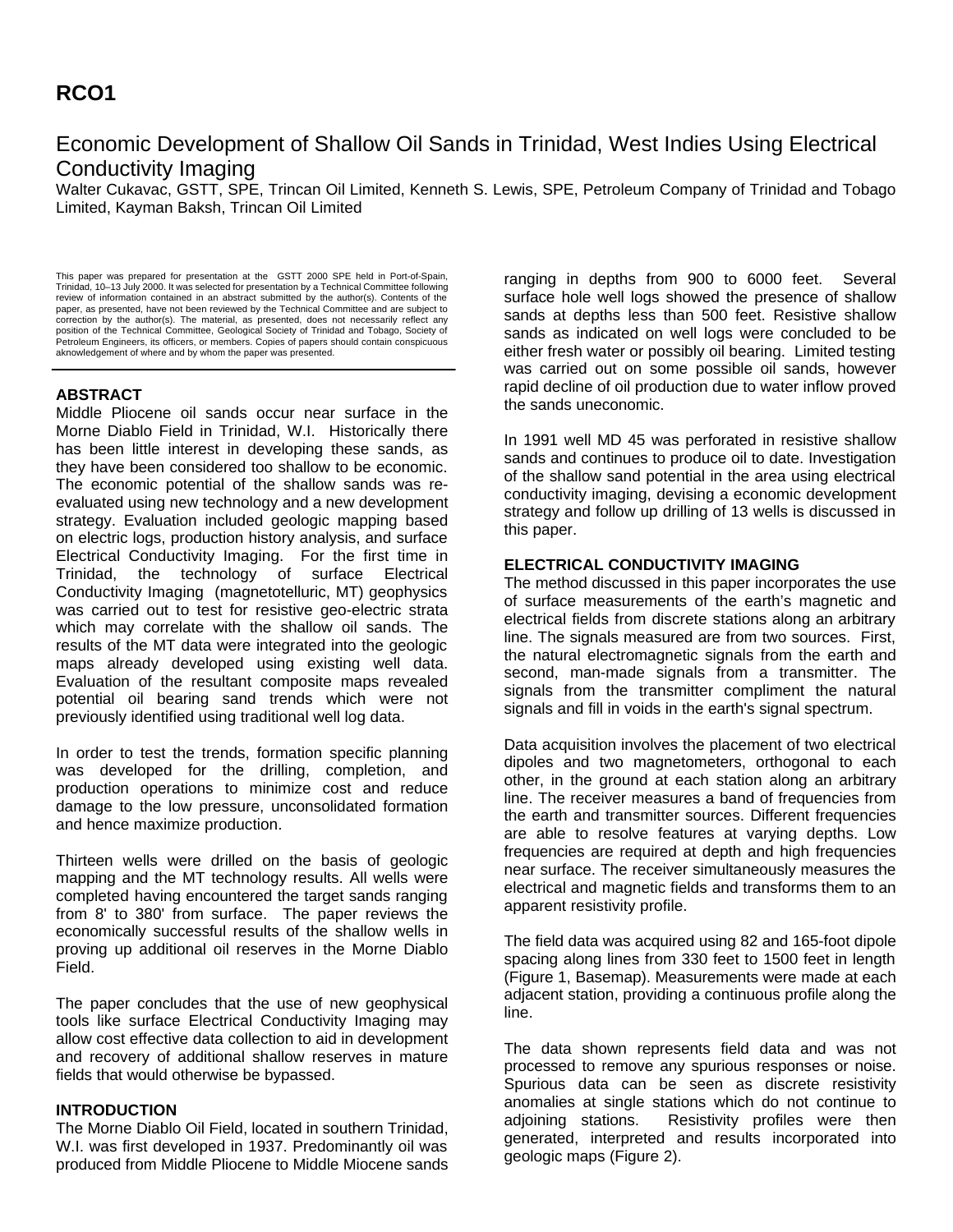Figure 3 shows a resistivity profile along line MD 45. The resistive anomaly shows a thinning out or decreasing resistivity values to the southwest. These results correlate with expected shaliness to the south from geologic mapping. Of interest is the strong resistive anomaly at the northern end of the profile. Initial geologic mapping indicated that MD 45 well bore might represent the thickest oil sands, as oil sands at MD 55 thin considerably to the north. However, the resistivity profile shows that a thicker and more resistive anomaly (EM 4) extends northward past MD 45. The drilling of wells MD 65 and 75 on the anomaly confirm the thickened oil sand at this location. Resistivities of oil sands in MD 65 and 75 are greater than in MD 45. Furthermore very shallow resistors are apparent on the profile, which were not correlated with any sands in MD 45 well log. MD 65, 74, and 75 show resistive oil sands within 8 feet from surface and may be responsible for the anomalies.

Resistivity profile MD 44 (Figure 4) shows a resistive anomaly near MD 44 and extending in a northeast direction. Oil sands in new wells MD 64, and 68 appear to correlate with the resistive structure.

The profile line through MD 7 (figure 5) shows a resistive structure extending to the north of MD 7 for approximately 225 feet and then thinning considerably to a structure at a shallower depth above 100 feet and continuing northward. Southward (Figure 6) the resistive structure appears to decrease, however, a new anomaly (EM 2) appears from a depth of 250 feet to near surface. EM 2 extends southward to the end of the line, 650 feet from MD 7. The shallowing of the anomaly to the south may represent the actual dip to the north seen in the oil sands. EM 2 was not tested. MD 66 was drilled on the north extension of the MD 7 resistive structure. Oil sands encountered appear to correlate with the anomaly.

Line 800E(figure 7) is a continuous north-south profile extending 1,500 feet in length and located approximately 600 feet east of MD 7. A resistive structure (EM 1) occurs directly east of MD 7 and was interpreted to indicate the eastward extension of the oil sand trend. There were no other mapping controls, which would extend the trend in this direction other than extrapolation eastward from geologic maps. Quinam 52 was drilled to test the anomaly. Well logs showed a thick sand sequence, with a limited oil section. The well is producing 14 BOPD currently. A smaller and shallower anomaly (EM 3) occurs to the north of EM 1 and has not been tested.

The four resistivity profiles combined with the geologic maps showed that the resistive geo-electric bodies appear to correlate with resistive oil sands and indicate oil sand trends. Trends identified are thicker sands to the immediate north of MD 45, possible continuous oil sands from MD 45 to MD 7 and also sands extending eastward for 600 feet from MD 7.

#### **GEOLOGY**

Higgins and others have recorded surface oil shows in the map area since the 1930's. However, the oil shows or seeps have been attributed to oil migration along structural features, rather than sub-cropping shallow, oilbearing sands.

In the map area the Forest Formation outcrops. The Forest Formation is Middle Pliocene deltaic and fluvial deposits of shales, sands and silts. To the west of the map area and still within the Morne Diablo field the Forest lies deeper. There it has produced over 2 MMSTB of 18-24 API gravity oil from lenticular sands.

Structurally the bedding dips to the northwest with dips increasing to the south as the NW-SE trending Los Bajos fault system is approached. Strike is approximately N70E with the trend along strike plunging to the southwest.

#### **HISTORICAL WELL DATA**

Drilling in the late 1930's and early 1940's showed possible shallow oil sands in wells MD 5, MD 7, MD 25, MD 44, MD 45, MD 55 and QUN 9. Well log resistivities of the potential oil sands vary from 5-40 ohms/m. In 1939 MD 5 was perforated over 3 intervals from 150-927 feet KB and tested 60 BOFD, 50% oil before watering out. MD 5 was again placed on pump in 1996 and produced 5,200 Barrels oil before watering out. MD 25 was also perforated at 348-352 feet KB at time of drilling and tested fresh water. Well reports at the time of drilling concluded it would not be economic to produce the shallow sands.

In 1991 MD 45 was perforated in 5 intervals between, 203-357 feet KB. Production commenced at 20 BOPD and is currently at 8 BOPD. Cumulative production totaling 22,000 barrels 18 API oil with no water. In 1997 MD 7 and QUN 33 were perforated through surface and production casing. Initial production was 20 BOPD per well and declining to a present production of 5 and 3.5 BOPD with 15,000 barrels cumulative combined. Significant drilling mud production preceded oil production in both wells. MD 55 was also perforated through 2 strings of casing with no fluid inflow.

#### **ANALYSIS**

Well log data and production data from tested wells indicated that initial production rates of 20 bopd could be achieved from the shallow sands with cumulatives in excess of 20, 000 barrels oil. Oil sand maps showed reserves in excess of 1 MMSTB oil to be recovered.

However, poor perforation results from well MD 55 showed there was mechanical risk in attempting to perforate through two strings of casing and cement to reach the oil sands in existing wells.

Thickness of total oil sands can exceed 200 feet per well. The individual sands can be thin with shale breaks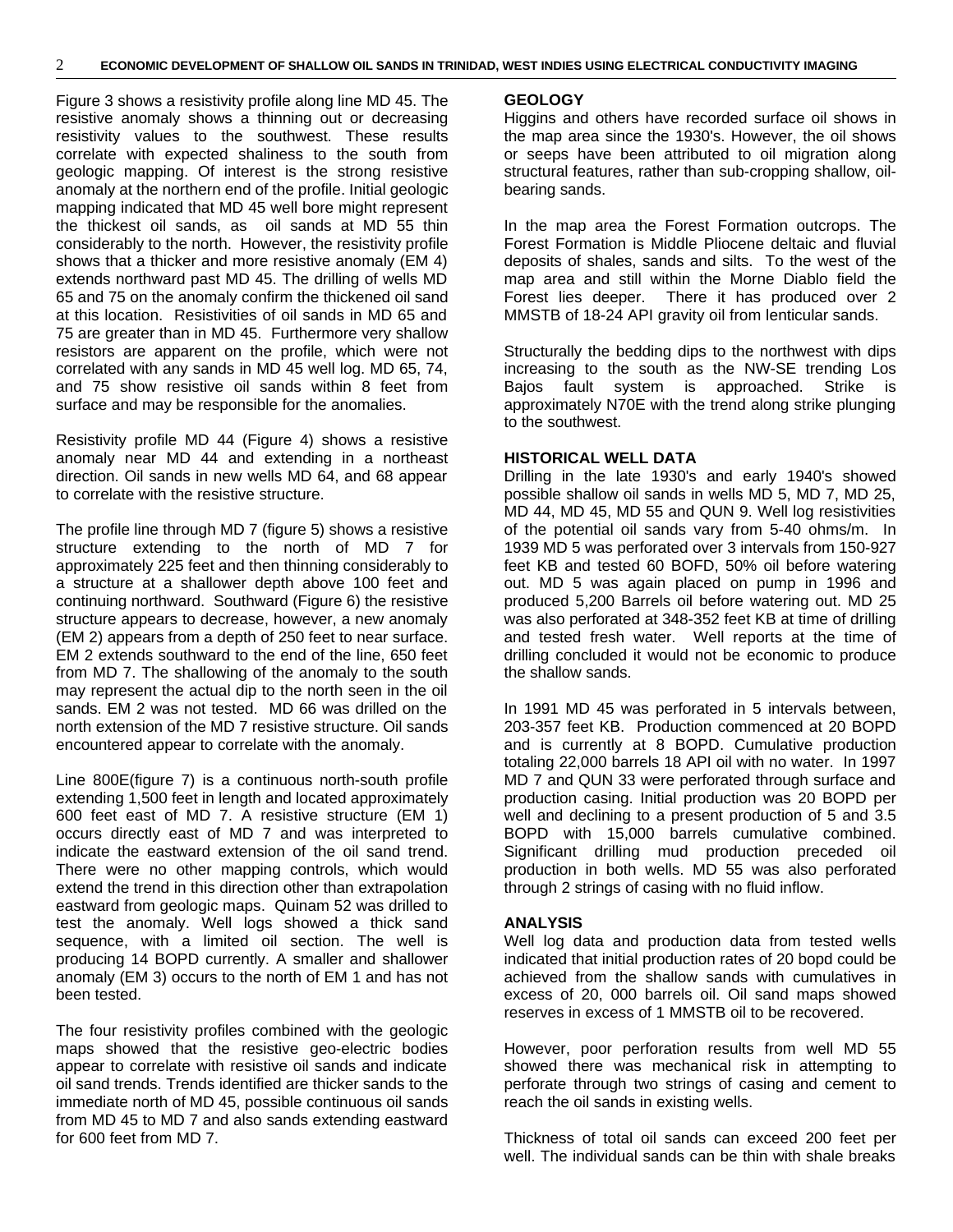in between. To gain access to all the potential oil sands behind casing would require a high density of shots. Additionally, the shots required must be powerful to penetrate two strings of casing and cement. These perforating requirements would be expensive. Also, the mud weight (70-80 pcf) used to drill the deeper wells surface hole and cement (108-112 pcf) used in cementing surface casing is excessive for the target shallow sands and may have caused formation damage which may affect the production potential.

With these risks in mind it appeared that drilling new wells to the target shallow sands and using preperforated casing would be required to achieve maximum production potential from the sands and still be cost effective.

## **DRILLING AND COMPLETION**

To minimize environmental damage and cost, a small footprint drilling rig was utilized. Location size was kept to a minimum. 8 1/2" hole using 4 1/2" drill pipe on a top drive power swivel was bored to an average depth of 350 feet. Salt water with salt gel was used as the drilling fluid at mud weights between 66 and 69 pounds per cubic foot. Salt water was used to minimize any swelling reaction within the shales.

Circulating pump pressure was also kept to a minimum to avoid formation damage and well bore washout in the unconsolidated sands.

Gamma ray, spontaneous potential and resistivity logs were run in all wells, and porosity logs in only one well. The well logs allowed determination of the oil sand interval for the casing programme.

Shop perforated casing, 24 holes per foot, 90-degree phasing, 7/32-inch hole size, in either 7 inch or 5 1/2 inch casing size was used. Enough casing was shop perforated in advance such that the appropriate combination of blank and perforated casing joints could be selected and combined to make up the required casing string programme.

A single string of casing was run to surface with a bull plug on the bottom joint (Figure 8). Casing was landed on the bottom of the hole. A plug was pushed down around the outside of the casing and cement filled from the plug to surface on the outside of the casing. There was no cement between the oil sands and the shopperforated casing in the 13 wells, in an effort to minimize formation damage and cost.

MD 66 was hand gravel packed between the casing and well bore. Slotted 0.012 inch, 5 1/2 inch, casing was run across from the oil sand. 20/40-mesh gravel was placed between the casing and well bore. A cement plug was set near the top of the casing to surface.

Production equipment consisted of a 300 series wellhead with 2-3/8 inch tubing to bottom. Progressive cavity pump, ¾ inch rods and a drive head were installed by the drilling rig.

The average time required to move the rig on location, drill, log and complete the well, and move off location was 2.7 days. This included various delays arising from rainy weather.

#### **PRODUCTION RESULTS**

From May through July of 1999, 13 shallow wells were drilled in the map area. Figure 9 summarizes the production history of the 13 wells. It shows the average initial production per well was approximately 17 BOPD peaking at 215 BOPD, and as of July 1, 2000 is 11 BOPD per well for a total of 145 BOPD. Cumulative oil produced to date from the 13 wells is in excess of 52,000 barrels. This brings the cumulative shallow sand oil production from all wells in the map area to over 90,000 barrels.

Sand production was expected to be a potential problem with no cement behind casing, however, this has not been the case. Incomplete removal of drilling fluid, as evidenced in drilling mud accumulation at the bottom of some wells has been encountered. The mud may prevent inflow from lower sands and requires removal.

#### **CONCLUSION**

The limited testing carried out with the electrical conductivity imaging shows the technology holds excellent potential for defining shallow oil sands. It is recommended that longer lines be surveyed with an emphasis on reducing spurious, noisy signals and determining background resistivity base levels. Further processing of the data in this regard should also be studied.

Shallow wells MD 65, MD 75, MD 66, MD 68 and QUN 52 were drilled based on interpreted correlation between resistive geo-electric anomalies and forest oil sands. All 5 wells proved successful and are oil producers. An additional 8 successful oil wells were drilled to test the continuity of the sand trends mapped from the combined geological and electrical conductivity imaging data.

Cost effective methods of drilling and completion, based on minimizing formation damage, were utilized to access new economic oil reserves, which had previously not been identified in the mature Morne Diablo field. Recoverable reserves are estimated in excess of 1 MMSTB and will require a significant number of additional new wells to be drilled in the follow-up programme.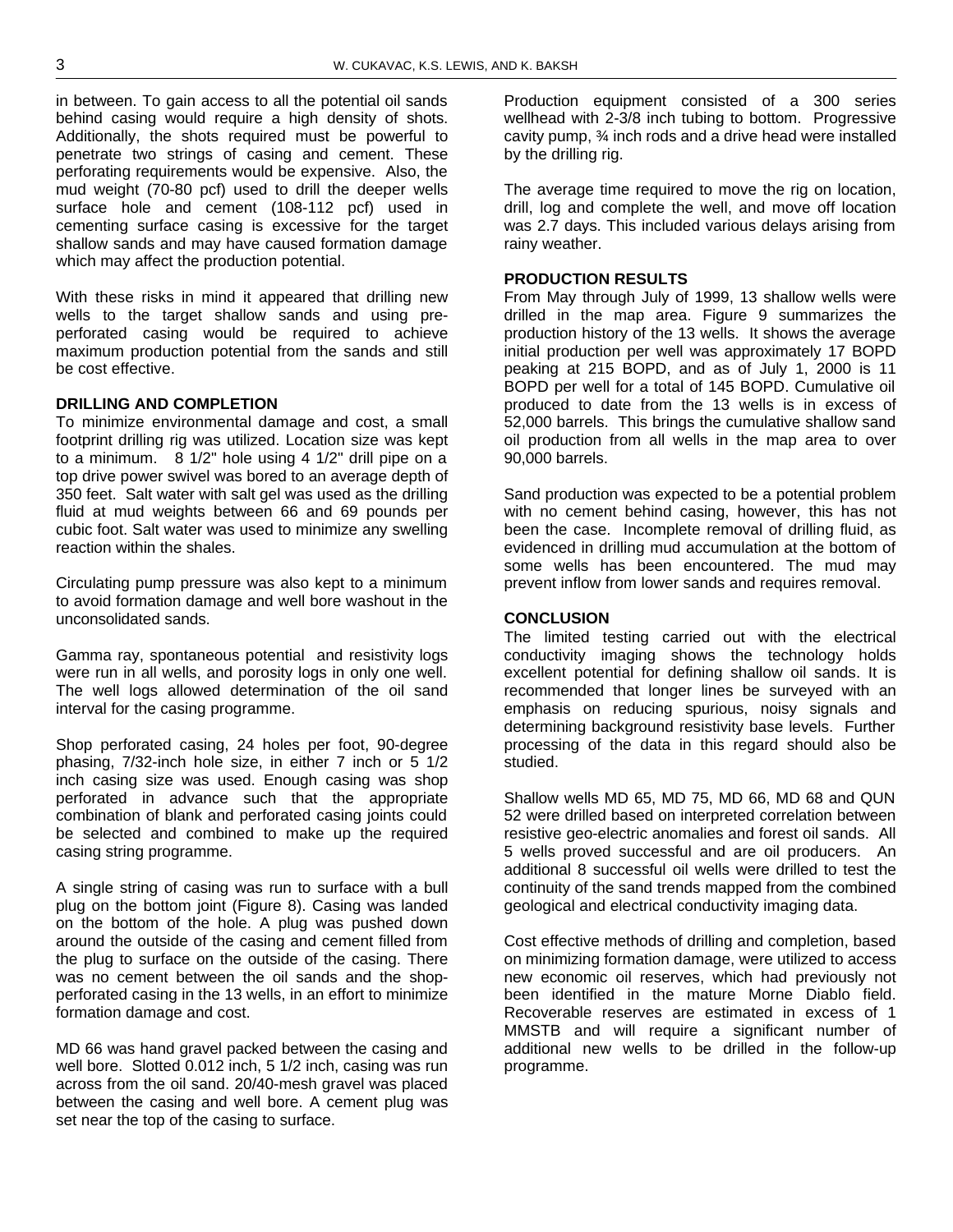#### **ACKNOWLEDGEMENTS**

The authors would like to thank Trincan Oil Limited and The Petroleum Company of Trinidad and Tobago Limited for providing technical data of the Morne Diablo Field for presentation in this paper. Douglas Groom and Jeff Johnson of Geometrics, Inc. have also been very helpful with respect to the electrical conductivity imaging instruments, theory and application.

#### **REFERENCES**

- 1. Barr, K.W., 1939, Geological Report on the Morne Diablo Area, Trinidad Leaseholds Limited Geologic Department Report No. 146.
- 2. Higgins, G.E., and Barr, K.W., 1944, Geological Report on the Morne Diablo-Palo Seco Area, Trinidad Leaseholds Limited Geological Division Report No. 252.
- 3. Higgins, G.E., 1945, Geologic report on the Morne Diable-Moruga area, Trinidad Leaseholds Limited Geological, Physical, and Survey Division Report No. 270.
- 4. Geometrics, Inc. and Electromagnetic Instruments, Inc., 1996, Stratagem Operation Manual
- 5. Pike, R. and Barr, K.W., 1942, Report on an investigation of the reserves of the S.T.O.L. Morne Diablo Field, S.T.O.L Geological Department Report No. 236.
- 6. Vozoff, K The Magnetotelluric Method, 1991, in Electromagnetic Methods in Applied Geophysics, edited by M.N. Nabighian, Society of Exploration Geophysicists.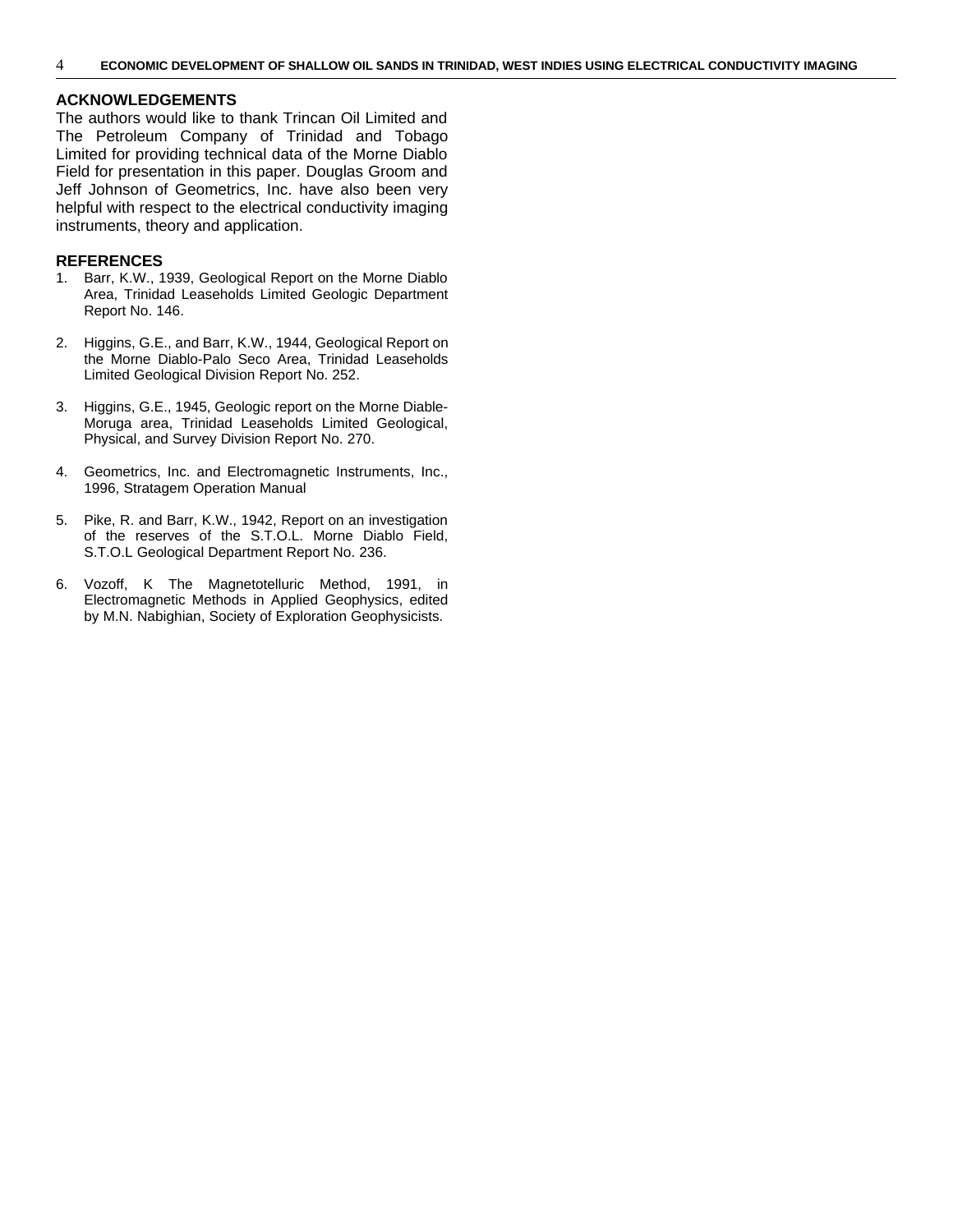



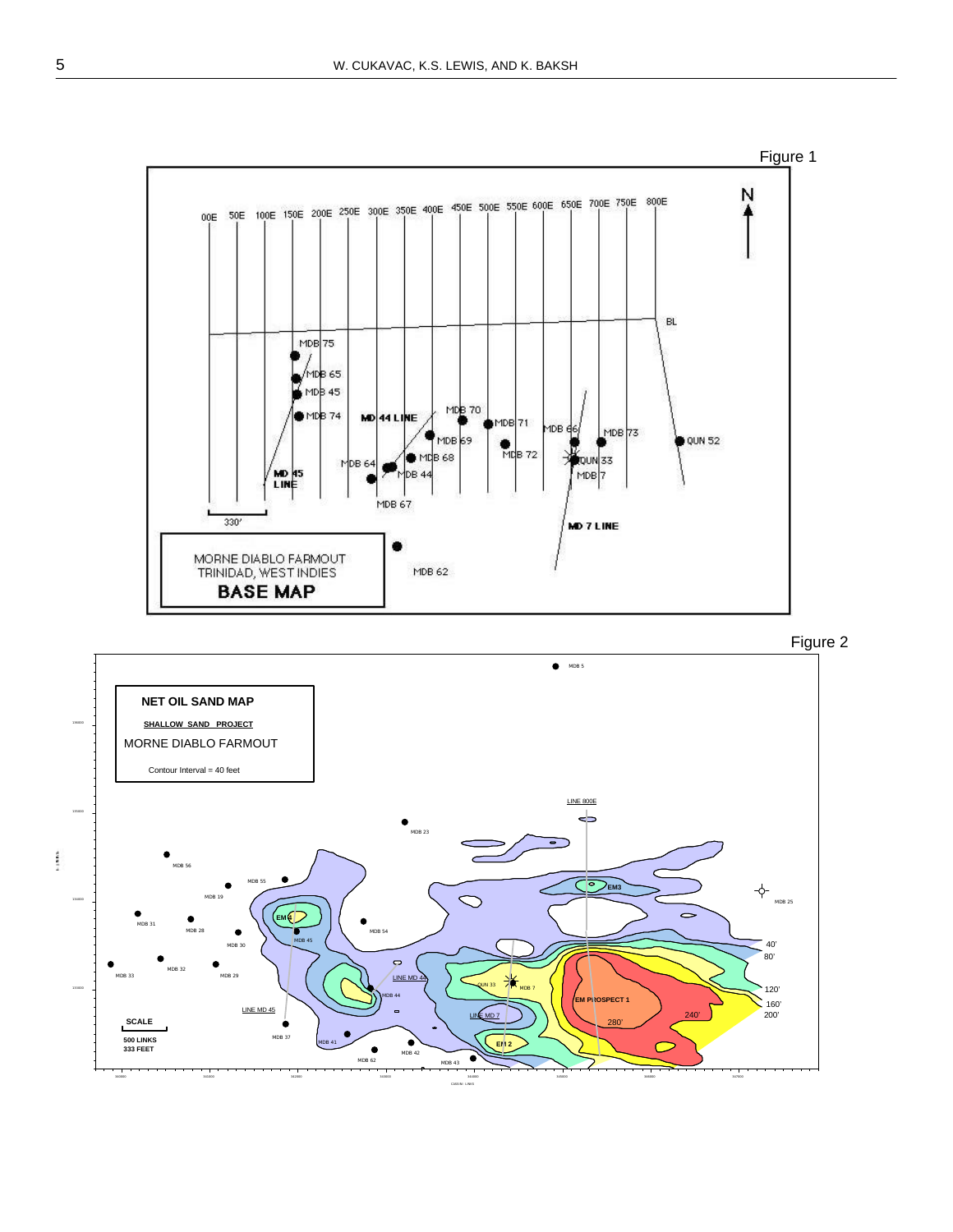



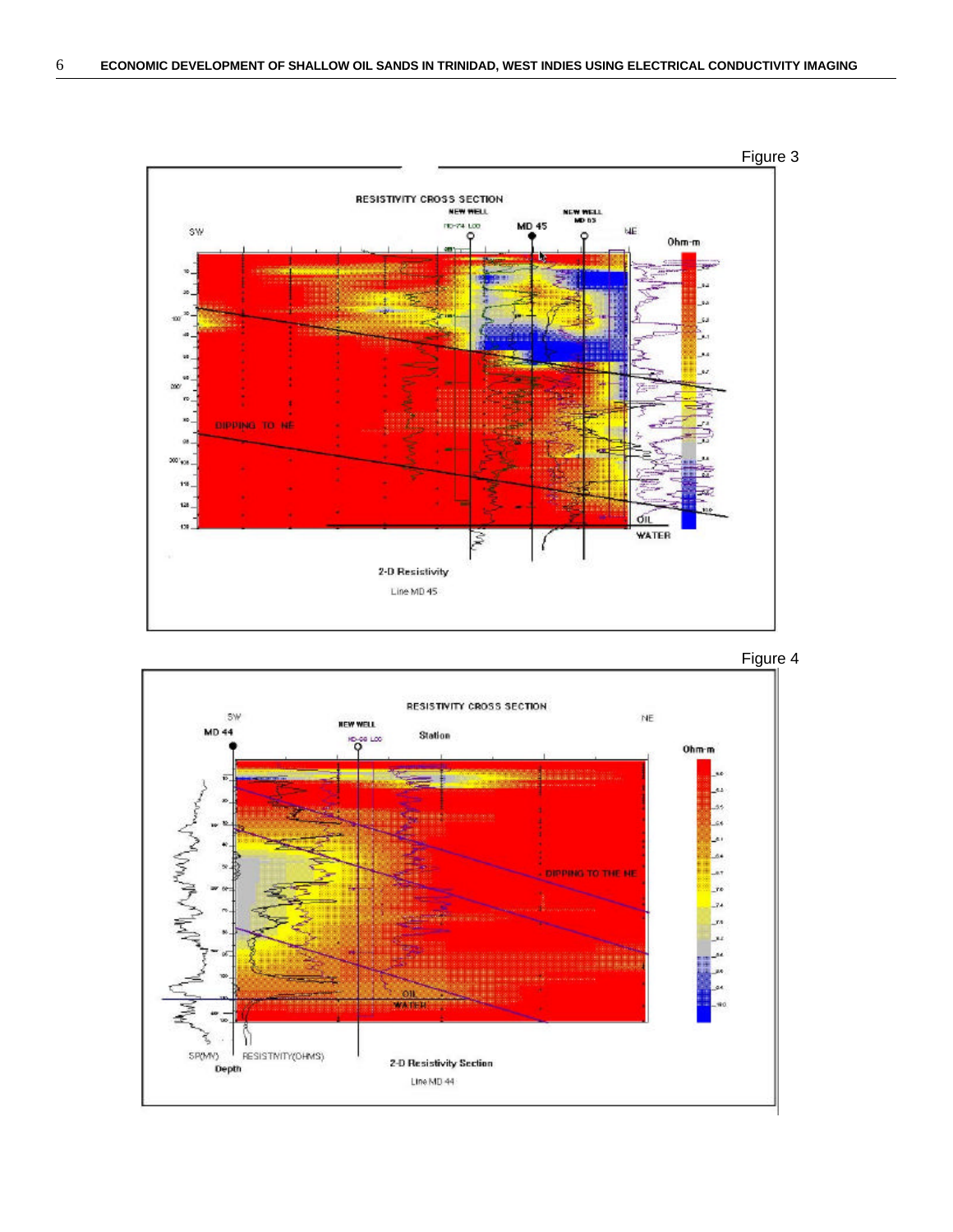





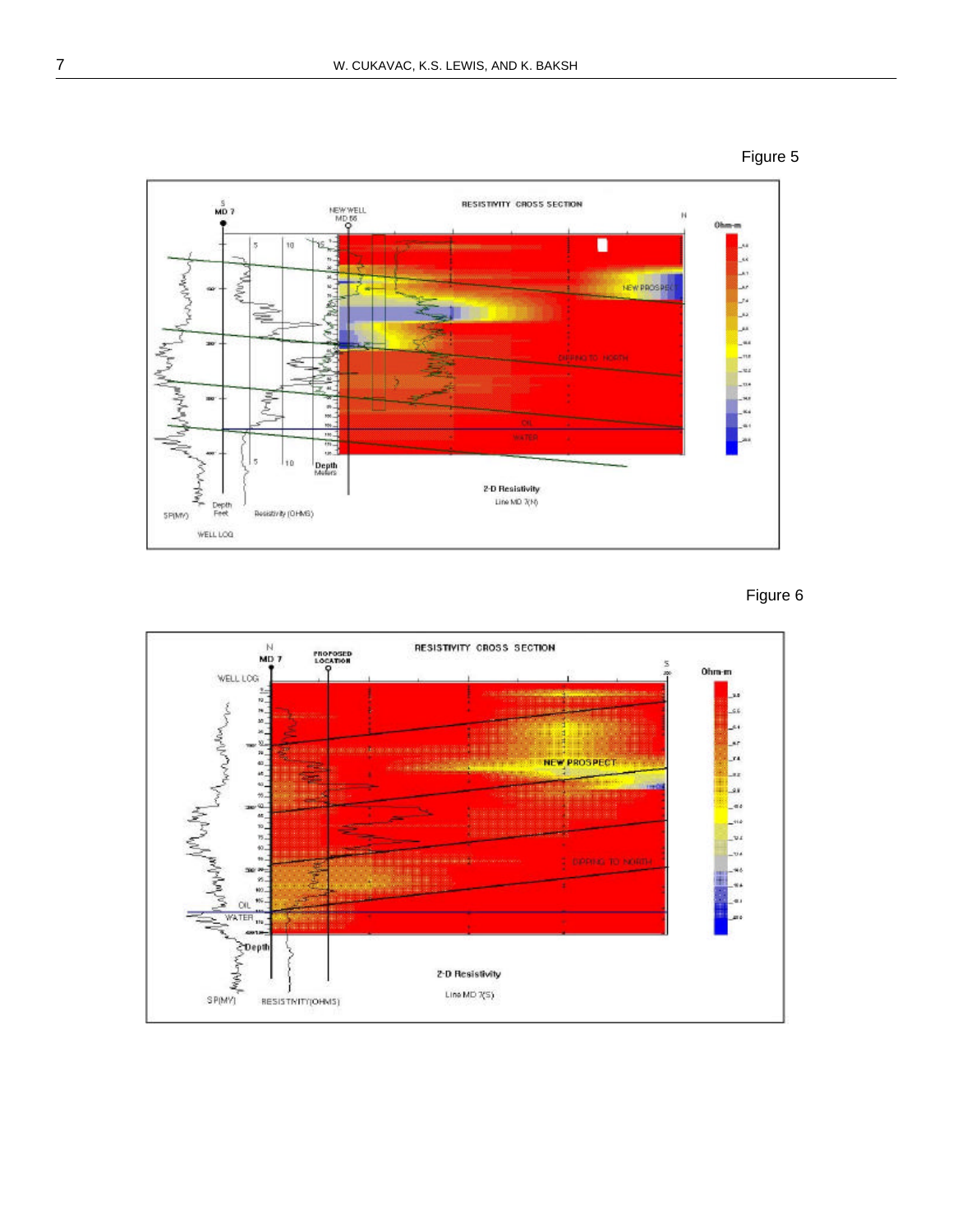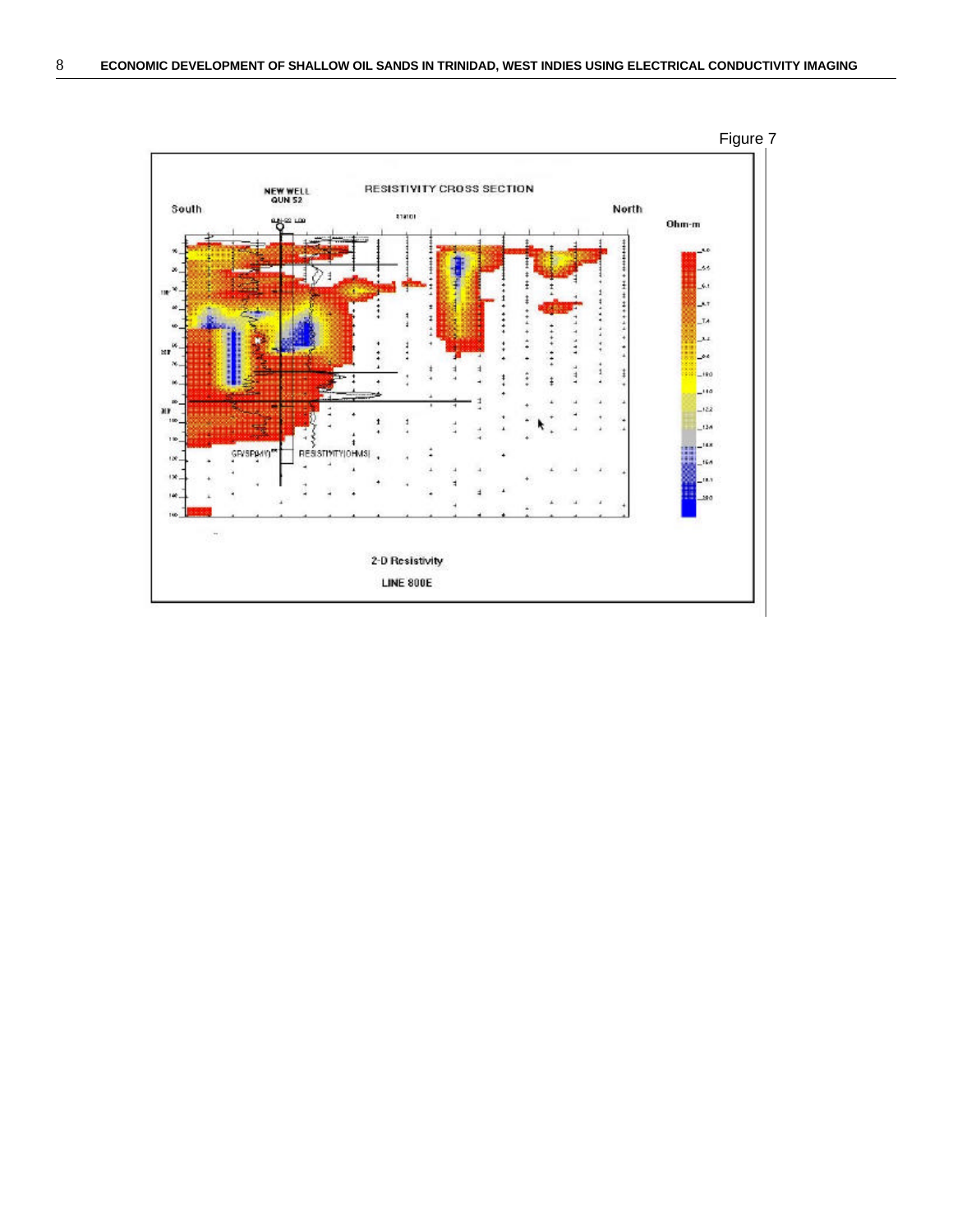Figure 8